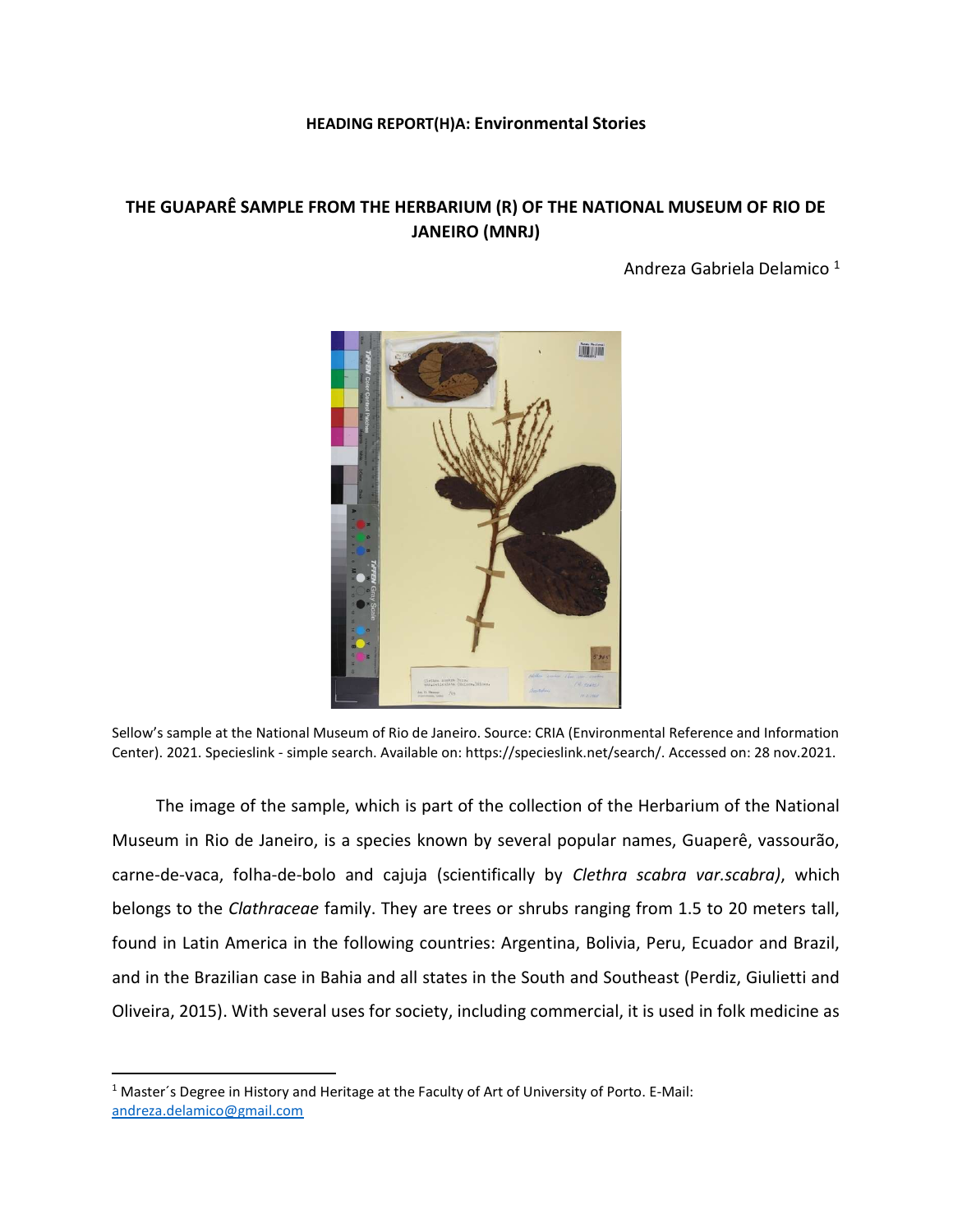an antidiuretic, anti-inflammatory and antimalarial. It is currently flagged as a target of threat, particularly in the Pelotas River Basin in Santa Catarina, given the clear-cutting and selective logging for pastures and road opening (CNCFlora,2012), so there are measures to recover and reforest areas with these species (Santos, 2019, p.19).

The sample was collected in São Paulo by the German gardener, naturalist and botanist Friedrich Sellow (1789-1831). Sellow arrived in Brazil in 1814 and participated in the 1815-1817 expedition led by the Rhenish prince Maximilian Alexander Philipp de Wied-Neuwied (1782- 1867), contributing to the collections of the scientific institutions in Berlin. He was a boarder (today we would say scholarship holder) of the Portuguese crown (Brazil only became independent from the Portuguese empire in 1822) and thus contributed to the collection of the National Museum in Rio de Janeiro (MNRJ). Sellow is an example of the multiple European naturalist travellers who, on their own or with Brazilian naturalists, sought to contribute to the holdings of the natural history museums scattered throughout Europe at the time.

The naturalists travelled through unknown territories, encountering multiple adversities (climate, diseases, mistrust of local inhabitants, opposition from local administrative powers). If some of the natives were unfriendly, others served as guides, knowing the terrain, also using mules and blacks (slaves) to move the boxes of species collection and personal belongings. Nature represents, at the same time, the unknown and the beautiful, which they tried to collect and draw, confirming reports and drawings from previous expeditions, which served to validate the knowledge about some species, or adding the novelty of flora and fauna gathered.

Sellow contributed to the organisation of the flora collections, especially to the Herbarium R at MNRJ, and he is one of the scientists most mentioned in the constitution of the museum's assets. In the late 19th century, the herbarium was transferred to the Horto Botânico (Botanical Garden).

Currently, we have online access to part of the species collection of the natural heritage existing in that Museum and Herbarium by consulting databases such as *specieslink*. This repository created by the CRIA group (Reference Center for Environmental Information) allows access to scanned samples, which, however, only corresponds to about 14% of the samples of the herbarium.